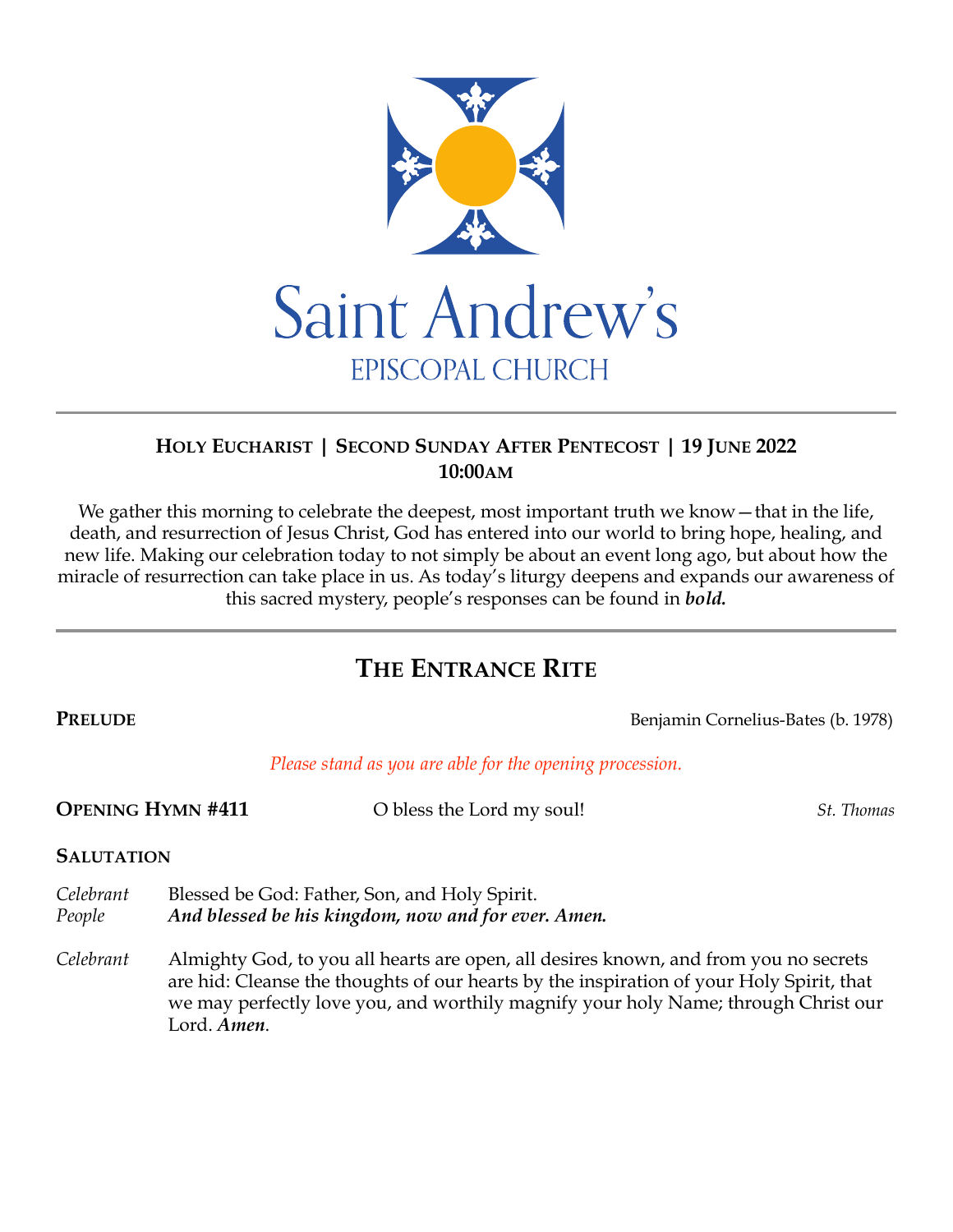#### **HYMN OF PRAISE #417**



#### **THE COLLECT OF THE DAY**

| Celebrant | The Lord be with you |  |
|-----------|----------------------|--|
|           |                      |  |

- *People And also with you.*
- *Celebrant* Let us pray.
- *Celebrant* O Lord, make us have perpetual love and reverence for your holy Name, for you never fail to help and govern those whom you have set upon the sure foundation of your loving-kindness; through Jesus Christ our Lord, who lives and reigns with you and the Holy Spirit, one God, for ever and ever. *Amen*.

#### *Please be seated.*

## **THE LITURGY OF THE WORD**

#### **OLD TESTAMENT** 1 Kings 19:1-15a

Reader **A** reading from the book of First Kings.

Ahab told Jezebel all that Elijah had done, and how he had killed all the prophets with the sword. Then Jezebel sent a messenger to Elijah, saying, "So may the gods do to me, and more also, if I do not make your life like the life of one of them by this time tomorrow." Then he was afraid; he got up and fled for his life, and came to Beer-sheba, which belongs to Judah; he left his servant there. But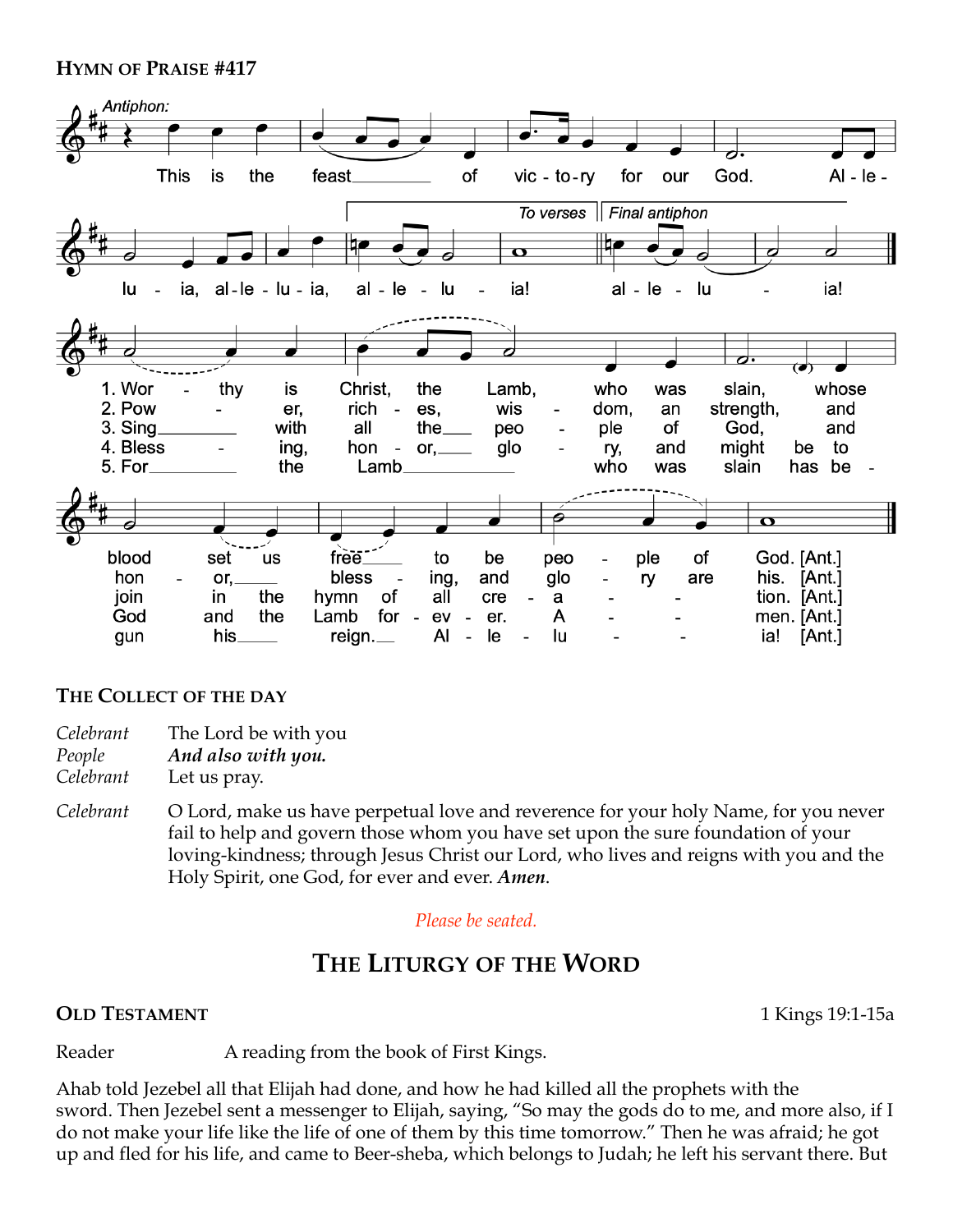he himself went a day's journey into the wilderness, and came and sat down under a solitary broom tree. He asked that he might die: "It is enough; now, O Lord, take away my life, for I am no better than my ancestors." Then he lay down under the broom tree and fell asleep. Suddenly an angel touched him and said to him, "Get up and eat." He looked, and there at his head was a cake baked on hot stones, and a jar of water. He ate and drank, and lay down again. The angel of the Lord came a second time, touched him, and said, "Get up and eat, otherwise the journey will be too much for you." He got up, and ate and drank; then he went in the strength of that food forty days and forty nights to Horeb the mount of God.

At that place he came to a cave, and spent the night there. Then the word of the Lord came to him, saying, "What are you doing here, Elijah?" He answered, "I have been very zealous for the Lord, the God of hosts; for the Israelites have forsaken your covenant, thrown down your altars, and killed your prophets with the sword. I alone am left, and they are seeking my life, to take it away." He said, "Go out and stand on the mountain before the Lord, for the Lord is about to pass by." Now there was a great wind, so strong that it was splitting mountains and breaking rocks in pieces before the Lord, but the Lord was not in the wind; and after the wind an earthquake, but the Lord was not in the earthquake; and after the earthquake a fire, but the Lord was not in the fire; and after the fire a sound of sheer silence. When Elijah heard it, he wrapped his face in his mantle and went out and stood at the entrance of the cave. Then there came a voice to him that said, "What are you doing here, Elijah?" He answered, "I have been very zealous for the Lord, the God of hosts; for the Israelites have forsaken your covenant, thrown down your altars, and killed your prophets with the sword. I alone am left, and they are seeking my life, to take it away." Then the Lord said to him, "Go, return on your way to the wilderness of Damascus."

| Reader | The Word of the Lord. |
|--------|-----------------------|
| People | Thanks be to God.     |

**PSALMS 42 AND 43** *Read responsively by whole verse, beginning with the lectern side.*

1 As the deer longs for the water-brooks, \* so longs my soul for you, O God.

2 My soul is athirst for God, athirst for the living God; \* when shall I come to appear before the presence of God?

- 3 My tears have been my food day and night, \* while all day long they say to me, "Where now is your God?"
- 4 I pour out my soul when I think on these things: \* how I went with the multitude and led them into the house of God,

5 With the voice of praise and thanksgiving, \* among those who keep holy-day.

6 Why are you so full of heaviness, O my soul? \* and why are you so disquieted within me?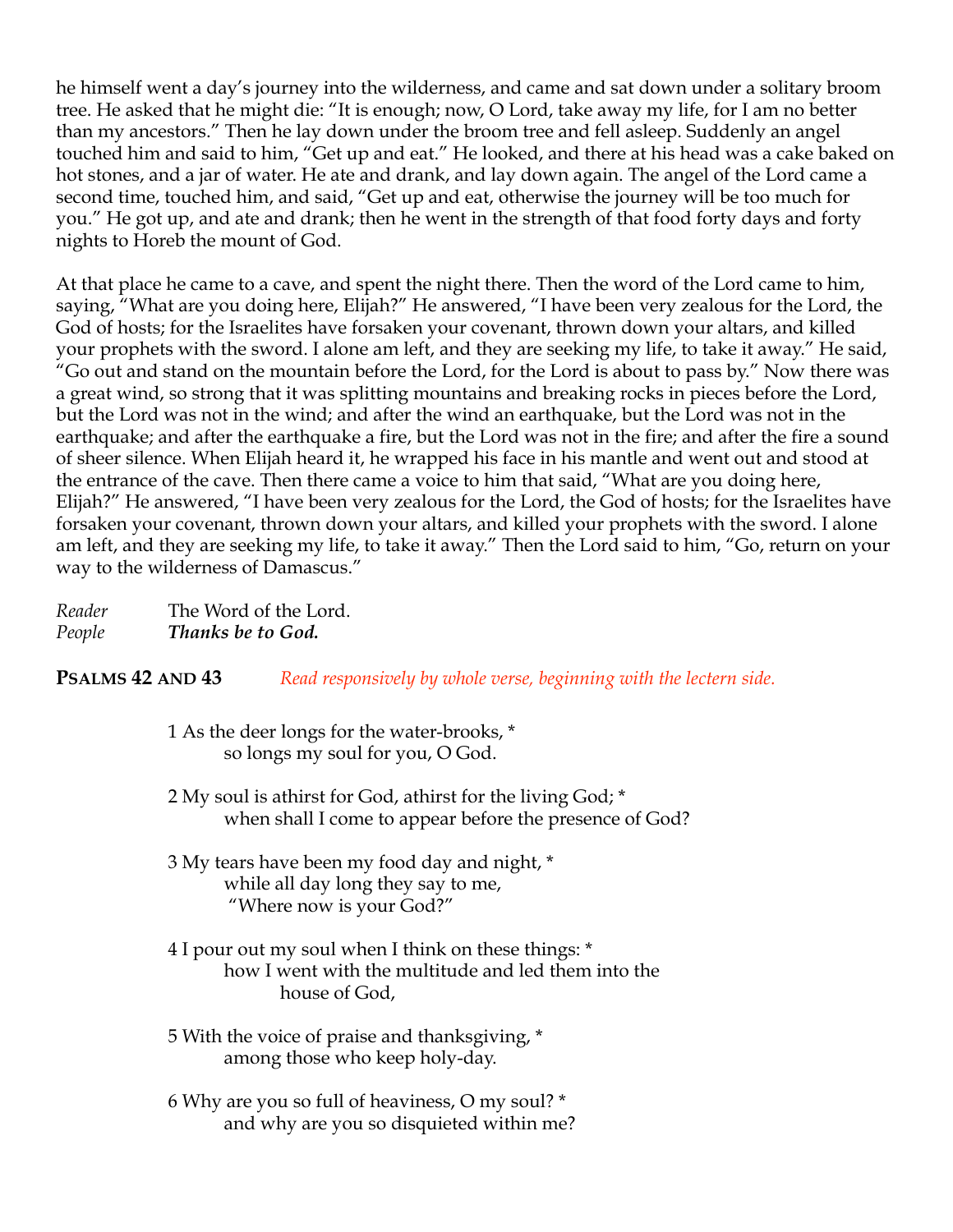7 Put your trust in God; \* for I will yet give thanks to him, who is the help of my countenance, and my God.

8 My soul is heavy within me; \*

 therefore I will remember you from the land of Jordan, and from the peak of Mizar among the heights of Hermon.

9 One deep calls to another in the noise of your cataracts; \* all your rapids and floods have gone over me.

10 The Lord grants his loving-kindness in the daytime; \* in the night season his song is with me, a prayer to the God of my life.

11 I will say to the God of my strength, "Why have you forgotten me? \* and why do I go so heavily while the enemy oppresses me?"

12 While my bones are being broken, \* my enemies mock me to my face;

13 All day long they mock me \* and say to me, "Where now is your God?"

14 Why are you so full of heaviness, O my soul? \* and why are you so disquieted within me?

15 Put your trust in God; \* for I will yet give thanks to him, who is the help of my countenance, and my God.

1 Give judgment for me, O God, and defend my cause against an ungodly people; \* deliver me from the deceitful and the wicked.

2 For you are the God of my strength; why have you put me from you? \* and why do I go so heavily while the enemy oppresses me?

3 Send out your light and your truth, that they may lead me, \* and bring me to your holy hill and to your dwelling;

4 That I may go to the altar of God, to the God of my joy and gladness; \* and on the harp I will give thanks to you, O God my God.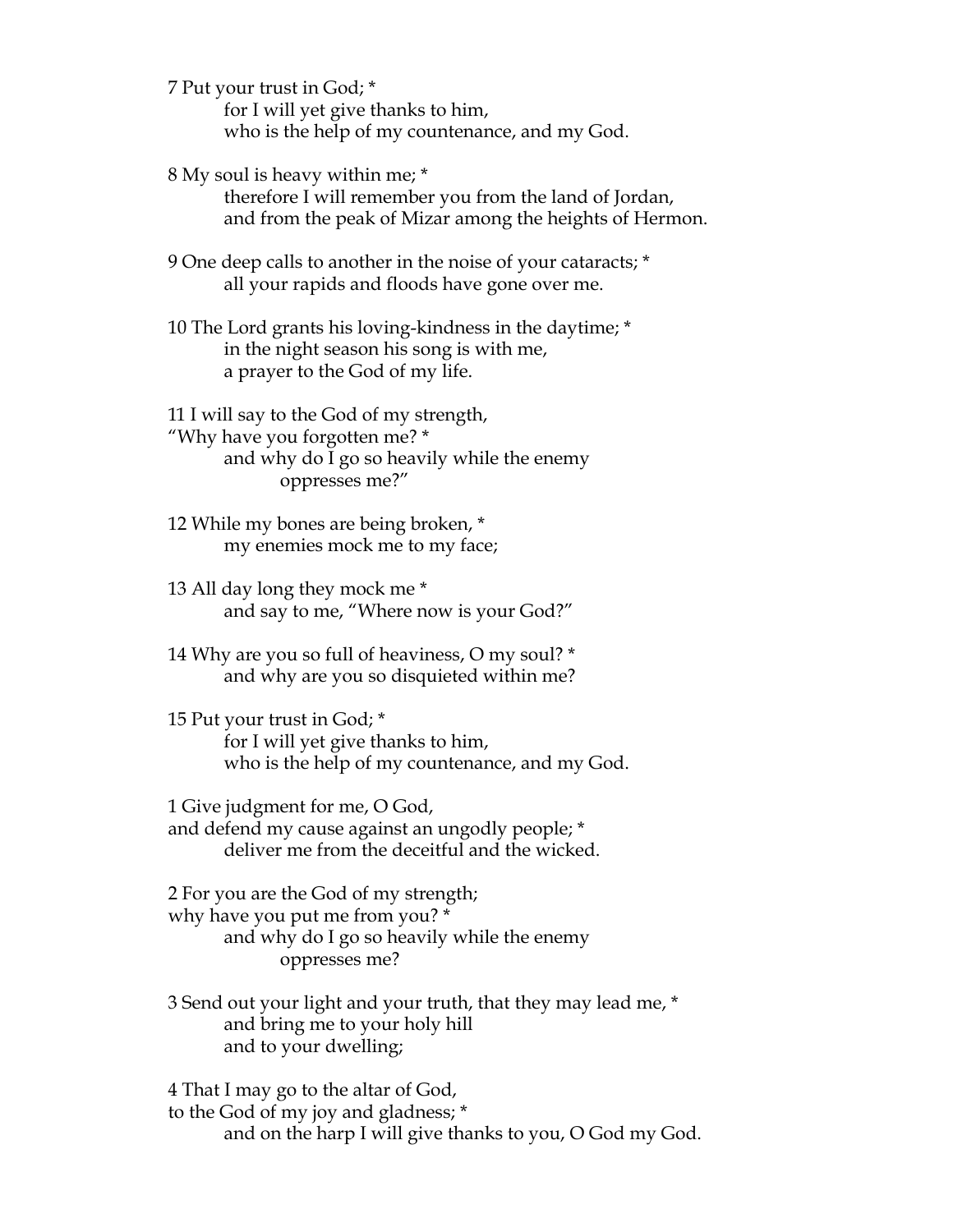5 Why are you so full of heaviness, O my soul? \* and why are you so disquieted within me?

6 Put your trust in God; \* for I will yet give thanks to him, who is the help of my countenance, and my God.

**THE EPISTLE**Galatians 3:23-29

Reader A reading from Paul's letter to the Galatians.

Now before faith came, we were imprisoned and guarded under the law until faith would be revealed. Therefore the law was our disciplinarian until Christ came, so that we might be justified by faith. But now that faith has come, we are no longer subject to a disciplinarian, for in Christ Jesus you are all children of God through faith. As many of you as were baptized into Christ have clothed yourselves with Christ. There is no longer Jew or Greek, there is no longer slave or free, there is no longer male and female; for all of you are one in Christ Jesus. And if you belong to Christ, then you are Abraham's offspring, heirs according to the promise.

| Reader | The Word of the Lord. |
|--------|-----------------------|
| People | Thanks be to God.     |

*Please stand as you are able for the procession and reading of the Gospel.*

| <b>SEQUENCE HYMN #567</b> | Thine arms, O Lord, in days of old | <i>St. Matthew</i> |
|---------------------------|------------------------------------|--------------------|
| <b>THE GOSPEL</b>         |                                    | Luke 8:26-39       |

*Deacon* The Holy Gospel of our Lord Jesus Christ according to Luke. *People Glory to you, Lord Christ*.

Then they arrived at the country of the Gerasenes, which is opposite Galilee. As he stepped out on land, a man of the city who had demons met him. For a long time he had worn no clothes, and he did not live in a house but in the tombs. When he saw Jesus, he fell down before him and shouted at the top of his voice, "What have you to do with me, Jesus, Son of the Most High God? I beg you, do not torment me"— for Jesus had commanded the unclean spirit to come out of the man. (For many times it had seized him; he was kept under guard and bound with chains and shackles, but he would break the bonds and be driven by the demon into the wilds.) Jesus then asked him, "What is your name?" He said, "Legion"; for many demons had entered him. They begged him not to order them to go back into the abyss.

Now there on the hillside a large herd of swine was feeding; and the demons begged Jesus to let them enter these. So he gave them permission. Then the demons came out of the man and entered the swine, and the herd rushed down the steep bank into the lake and was drowned.

When the swineherds saw what had happened, they ran off and told it in the city and in the country. Then people came out to see what had happened, and when they came to Jesus, they found the man from whom the demons had gone sitting at the feet of Jesus, clothed and in his right mind. And they were afraid. Those who had seen it told them how the one who had been possessed by demons had been healed. Then all the people of the surrounding country of the Gerasenes asked Jesus to leave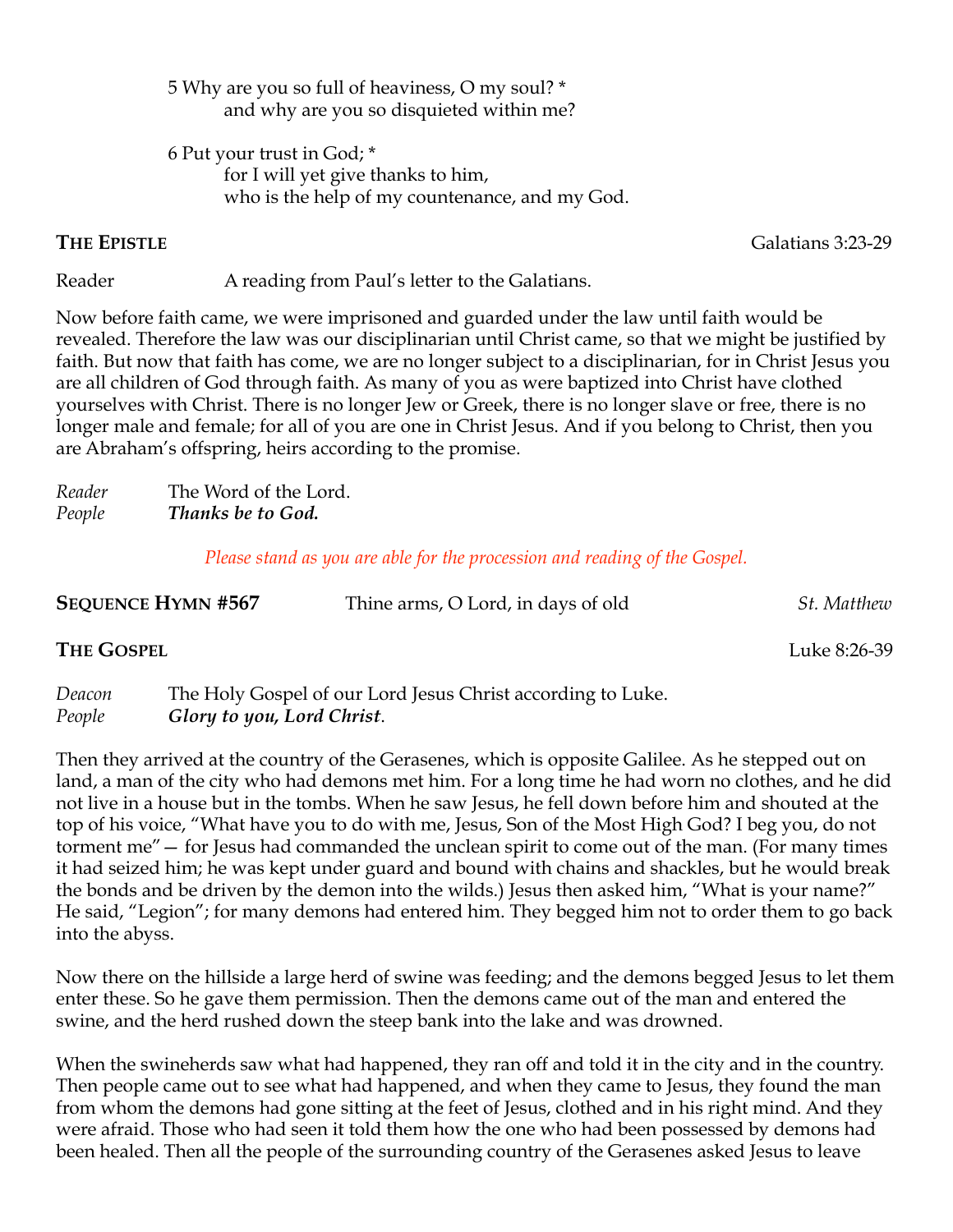them; for they were seized with great fear. So he got into the boat and returned. The man from whom the demons had gone begged that he might be with him; but Jesus sent him away, saying, "Return to your home, and declare how much God has done for you." So he went away, proclaiming throughout the city how much Jesus had done for him.

| Deacon | The Gospel of the Lord.     |
|--------|-----------------------------|
| People | Praise to you, Lord Christ. |

**HOMILY** Fr. Christopher Cole

*Please stand as you are able as we reaffirm our faith.*

#### **NICENE CREED**

*We believe in one God, the Father, the Almighty, maker of heaven and earth, of all that is, seen and unseen.*

*We believe in one Lord, Jesus Christ, the only Son of God, eternally begotten of the Father, God from God, Light from Light, true God from true God, begotten, not made, of one Being with the Father. Through him all things were made. For us and for our salvation he came down from heaven: by the power of the Holy Spirit he became incarnate from the Virgin Mary, and was made man. For our sake he was crucified under Pontius Pilate; he suffered death and was buried.*

*On the third day he rose again in accordance with the Scriptures; he ascended into heaven and is seated at the right hand of the Father. He will come again in glory to judge the living and the dead, and his kingdom will have no end.*

*We believe in the Holy Spirit, the Lord, the giver of life, who proceeds from the Father and the Son. With the Father and the Son he is worshiped and glorified. He has spoken through the Prophets. We believe in one holy catholic and apostolic Church. We acknowledge one baptism for the forgiveness of sins. We look for the resurrection of the dead, and the life of the world to come. Amen.*

*Please kneel or sit as you are able.*

#### **PRAYERS OF THE PEOPLE**

| Intercessor | In peace, we pray to you, Lord God;                                    |
|-------------|------------------------------------------------------------------------|
| Intercessor | For all people in their daily life and work;                           |
| People      | For our families, friends, and neighbors, and for those who are alone. |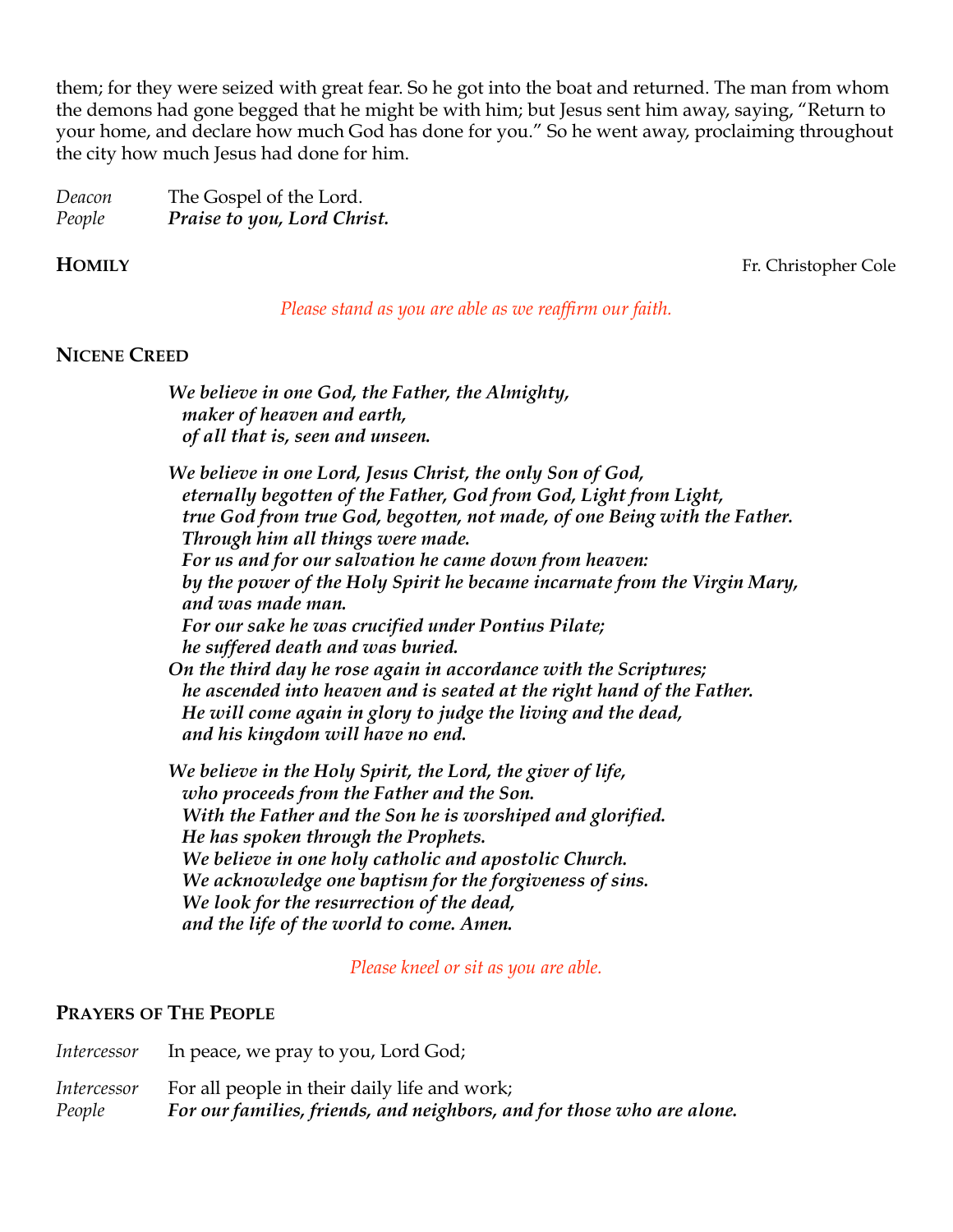| Intercessor           | For this community, the nation, and the world; remembering especially our President,<br>Joe, our Governor Tom, and our Mayor Ed.                                                                                                                                                                                                                                                                                                                               |
|-----------------------|----------------------------------------------------------------------------------------------------------------------------------------------------------------------------------------------------------------------------------------------------------------------------------------------------------------------------------------------------------------------------------------------------------------------------------------------------------------|
| People                | For all who work for justice, freedom, and peace.                                                                                                                                                                                                                                                                                                                                                                                                              |
| Intercessor<br>People | For the just and proper use of your creation;<br>For the victims of hunger, fear, injustice, and oppression.                                                                                                                                                                                                                                                                                                                                                   |
| Intercessor<br>People | For all who are in danger, sorrow, or any kind of trouble;<br>For those who minister to the sick, the friendless, and the needy.                                                                                                                                                                                                                                                                                                                               |
| Intercessor<br>People | For the peace and unity of the Church of God;<br>For all who proclaim the Gospel, and all who seek the Truth.                                                                                                                                                                                                                                                                                                                                                  |
| Intercessor           | For Justin Archbishop of Canterbury, Michael our Presiding Bishop, and Ketlen our<br>Bishop; and for all bishops and other ministers; in the Diocesan cycle of prayer we pray<br>for St. Michael's of the Valley Episcopal Church, Ligonier, and the Rev. Dr. James<br>Simons; and Sheldon Calvary Camp, Tim Green, executive director, summer staff and<br>campers.                                                                                           |
| People                | For all who serve God in his Church.                                                                                                                                                                                                                                                                                                                                                                                                                           |
| Intercessor           | For the special needs and concerns of this congregation. Among our St. Andrew's<br>Mission and Outreach concerns we pray for Seeds of Hope and Earthen Vessels<br>Outreach, serving those in need in the Garfield and Friendship neighborhoods. Hear us<br>Lord.                                                                                                                                                                                               |
| People                | For your mercy is great.                                                                                                                                                                                                                                                                                                                                                                                                                                       |
| Intercessor           | We thank you, Lord, for all the blessings of this life. We remember those celebrating<br>birthdays this week, Kitty Cheatham, Monroe Davidson, Benjamin Kelley, Emmett<br>Mancine, Becky Marinov, Elizabeth Moore, Jack Pitard; and we remember those<br>celebrating anniversaries this week, Eric and Shelley Grotzinger, Bill and Kiki<br>McConnel, Don and Molly Montgomery, Chuck and Julia Reynolds, Ken and Nancy<br>Robinson, Jim and Jill West.        |
|                       | We give thanks for our our altar guild in their ministry of preparing the sanctuary and<br>church for our worship of you.                                                                                                                                                                                                                                                                                                                                      |
| People                | We will exalt you, O God our King;<br>And praise your Name for ever and ever.                                                                                                                                                                                                                                                                                                                                                                                  |
| Intercessor<br>People | We pray for all who have died, that they may have a place in your eternal kingdom;<br>we remember especially victims of racist violence, victims of gun violence, those who<br>have died from Covid-19, and those who have given their life to ensure our safety and<br>freedom; Lord, let your loving-kindness be upon them.<br>Who put their trust in you.                                                                                                   |
| Celebrant             | We give our thanks, Creator God, for the fathers in our lives. Fatherhood does not come<br>with a manual, and reality teaches us that some fathers excel while others fail. We ask<br>for Your blessings for them all and forgiveness where it is needed. We remember the<br>many sacrifices fathers make for their children and families, and the ways--both big and<br>small--they lift children to achieve dreams thought beyond reach. So too, we remember |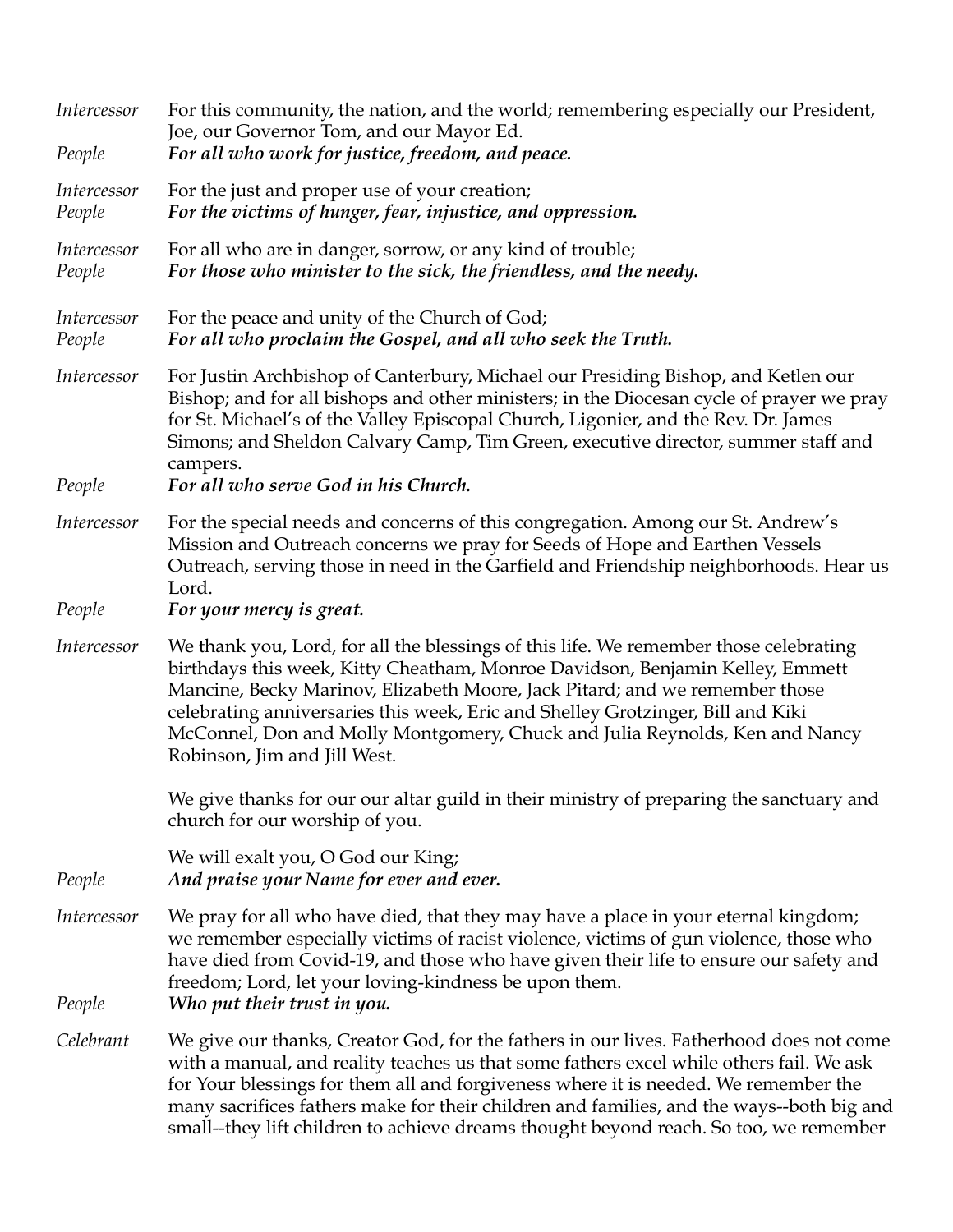all those who have helped fill the void when fathers pass early or are absent; grandfathers and uncles, brothers and cousins, teachers, pastors and coaches and the women of our families. For those who are fathers, we ask for wisdom and humility in the face of the task of parenting. Give them the strength to do well by their children and by You. In Your Holy name, O God, we pray. *Amen.*

#### **THE CONFESSION OF SINS**

*Celebrant* Let us confess our sins against God and our neighbor.

*All Most merciful God, we confess that we have sinned against you in thought, word, and deed, by what we have done, and by what we have left undone. We have not loved you with our whole heart; we have not loved our neighbors as ourselves We are truly sorry and we humbly repent. For the sake of your Son Jesus Christ, have mercy on us and forgive us; that we may delight in your will, and walk in your ways, to the glory of your Name. Amen.*

*Celebrant* Almighty God have mercy on you, forgive you all your sins through our Lord Jesus Christ, strengthen you in all goodness, and by the power of the Holy Spirit keep you in eternal life. *Amen*.

*Please stand as you are able as we greet one another with a sign of peace.*

#### **THE PEACE**

*Celebrant* The peace of the Lord be always with you. *People And also with you.*

#### **WELCOME**

# **THE HOLY COMMUNION**

*Each week, an offering is collected as a symbol of our life and labor and to support the work of the church. Monetary donations can be made in the alms basins in the back of the nave. To make a one-time or recurring gift online, please visit [standrewspgh.org/ways-to-give](http://standrewspgh.org/ways-to-give) Thank you for your generosity.*

| <b>OFFERTORY HYMN #653</b> | Dear Lord and Father of mankind | Repton    |
|----------------------------|---------------------------------|-----------|
| <b>OFFERTORY HYMN #380</b> | Doxology<br>(V <sub>3</sub> )   | Old 100th |
|                            |                                 |           |

*Please stand as the ushers bring the elements and offering to the altar*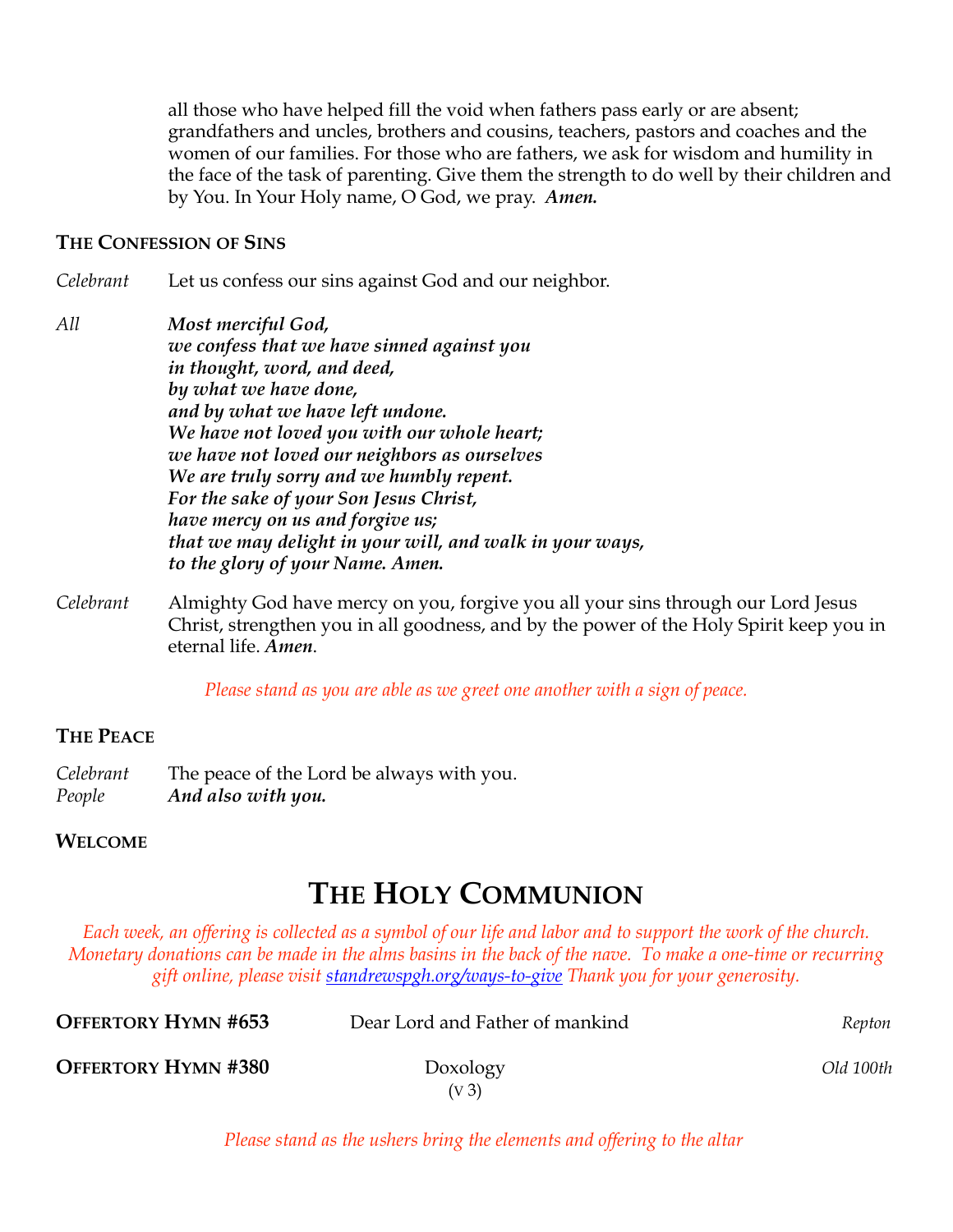#### **EUCHARISTIC PRAYER A**

| Celebrant | The Lord be with you.                      |
|-----------|--------------------------------------------|
| People    | And also with you.                         |
| Celebrant | Life up your hearts.                       |
| People    | We lift them to the Lord.                  |
| Celebrant | Let us give thanks to the Lord our God.    |
| People    | It is right to give him thanks and praise. |

*The Celebrant continues with the preface and then everyone sings the following*

#### **THE SANCTUS AND BENEDICTUS**



#### *Please kneel or sit as you are able. The Celebrant continues with the Eucharistic Prayer.*

*Celebrant* Therefore we proclaim the mystery of faith: *People Christ has died. Christ is risen. Christ will come again.*

#### *The Celebrant continues with the Eucharistic Prayer.*

*Celebrant* … in the unity of the Holy Spirit all honor and glory is yours, Almighty Father, now and for ever. *People AMEN.*

#### **THE LORD'S PRAYER**

*Celebrant* As our Savior Christ has taught us, we now,

 *Our Father, who art in heaven, hallowed be thy Name, thy kingdom come, thy will be done, on earth as it is in heaven.*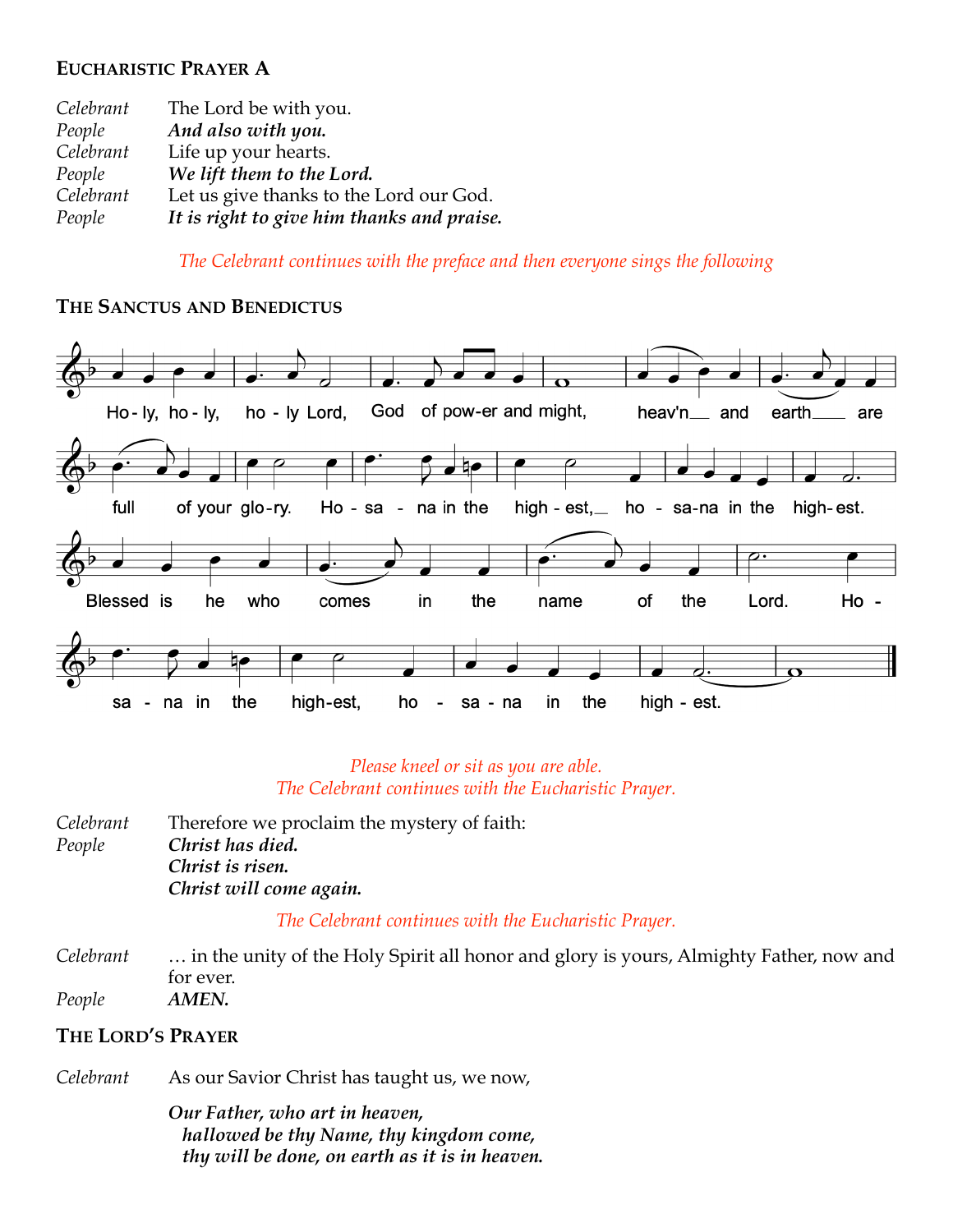*Give us this day our daily bread. And forgive us our trespasses, as we forgive those who trespass against us. And lead us not into temptation, but deliver us from evil. For thine is the kingdom, and the power, and the glory, for ever and ever. Amen.* 

#### **THE BREAKING OF BREAD**

| Celebrant | Alleluia. Christ our Passover is sacrificed for us; |
|-----------|-----------------------------------------------------|
| People    | Therefore let us keep the feast. Alleluia.          |
| Celebrant | The Gifts of God for the People of God.             |

*Everyone is welcome to come forward to the crossing at this time. All baptized Christians are invited to receive Communion. Gluton-free bread is available upon request. To receive the bread, please hold out your hands so the Priest may place a Host in your open palms. Others who wish may receive a blessing from the Priest; please indicate that this is what you wish by crossing your arms over your chest.*

**COMMUNION HYMN #658** As longs the deer for cooling streams *Martyrdom*

#### **POSTCOMMUNION PRAYER**

*Almighty and everliving God, we thank you for feeding us with the spiritual food of the most precious Body and Blood of your Son our Savior Jesus Christ; and for assuring us in these holy mysteries that we are living members of the Body of your Son, and heirs of your eternal kingdom. And now, Father, send us out to do the work you have given us to do, to love and serve you as faithful witnesses of Christ our Lord. To him, to you, and to the Holy Spirit, be honor and glory, now and for ever. Amen.*

#### **THE BLESSING**

Love your enemies, do good to those who hate you, bless those who curse you, pray for those who abuse you. Do good and lend expecting nothing in return. Be merciful just as your Father is merciful. Do not judge, and you will not be judged; do not condemn, and you will not be condemned. Forgive, and you will be forgiven; give and it will be given to you, for the measure you give will be the measure you receive and the blessing of God Almighty, the Father, the Son, and the Holy Spirit, be among you, and remain with you always. *Amen.*

| <b>CLOSING HYMN #372</b> | Praise to the living God                                        | Leoni                              |
|--------------------------|-----------------------------------------------------------------|------------------------------------|
| <b>THE DISMISSAL</b>     |                                                                 |                                    |
| Deacon<br>People         | Go in peace to love and serve the Lord.<br>Thanks be to God.    |                                    |
| <b>POSTLUDE</b>          |                                                                 | Benjamin Cornelius-Bates (b. 1978) |
|                          | Ille aux slad way isined ys fourwaythin Dlease come leady often |                                    |

*We are glad you joined us for worship. Please come back often*

**ONE LICENSE LICENSING PERMISSION** Music streamed with permission under one license #A-740536. All rights reserved.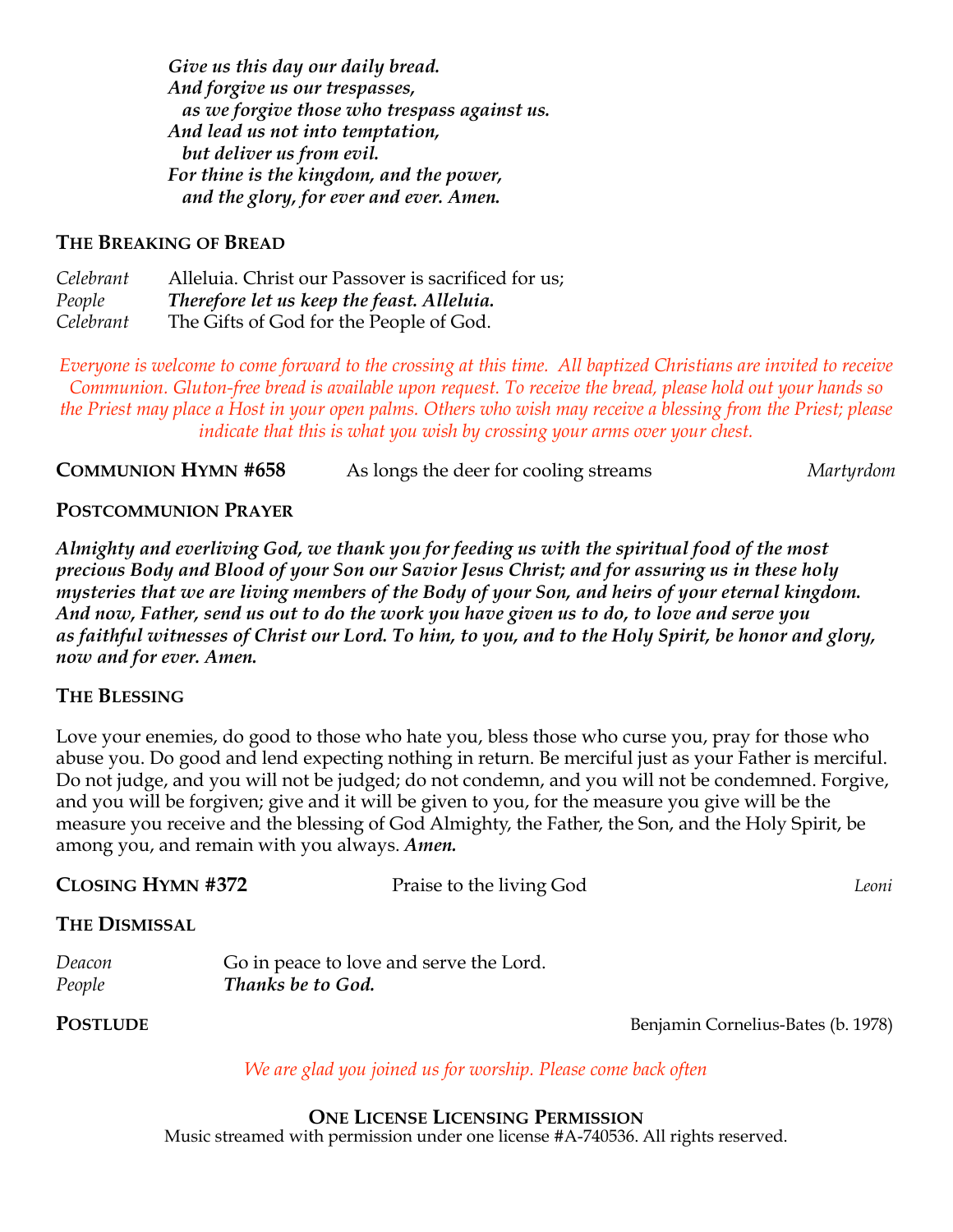#### **SERVING TODAY**

Celebrant: Fr. Luke Zerra Deacon: Fr. Christopher Cole Lector: Mr. William Ghrist Acolyte: Mr. Watson Montgomery Organist: Dr. Benjamin Cornelius-Bates

#### **THE FLOWERS ARE GIVEN TO THE GLORY OF GOD**

by Julia and Chuck Reynolds in honor of our Fathers and in memory of our Grandfathers and Godfathers.

#### **DID YOU KNOW?**

The term "ordinary time" is not used in the Prayer Book, but is commonly used for the season after Pentecost. Green is the usual liturgical color for this period of the church year. The BCP provides numbered propers with collects and lectionary readings for the Sundays of the Season after Pentecost. The term "ordinary" time refers to these numbered propers (think "ordinal"). The first Sunday of Advent marks the end of ordinary time and the beginning of a new liturgical year.

The season after Pentecost can be understood in terms of the living out of Christian faith and the meaning of Christ's resurrection in ordinary life. If the liturgical seasons of Advent, Christmas, Epiphany, Lent, East, and Pentecost trance the arch of Christ's life and work, then the season after Pentecost calls the Church to live out its vocation in the world. Some traditions, such as Methodism, emphasize this by referring to the season as "Kingdomtide." If at Pentecost Christ's Spirit is given to the Church, then the season after Pentecost points to the presence of the Holy Spirit and Christ's resurrecting power in our daily lives and vocations.

Do you receive the **weekly St. Andrew's Update**, published on Saturdays, by email? If not, **you can pick up a hard copy in the narthex as you enter or leave the church**. You can also sign up for emails from St. Andrew's by sending your email address to Marty Federowicz, at communications@standrewspgh.org

#### **INTERCESSIONS: OUR ST. ANDREW'S PRAYER LIST THIS WEEK**

Healing for Andrew Dartt, godson of Nita and John Kellum; Karen Segina; Janet Wilden, daughter-inlaw of Marythe Wilden; Bruce Phillips; Ella Alice Lesko, niece of Bill Minkler; Rob Shults; Terry Magnelli, friend of Kathy Egan; Nancy French; Sally; Laura Sipial, niece of Emma Mosley; Eileen Malloy, mother of Kelly Malloy; Lynn Phillips, daughter-in-law of Paul and Pauly Phillips; Carol Elosser; Leigh Montgomery; Nolan Nachreiner; Dick Barnes, father of Robbie Burger; John; Frank Plavan, brother of Karen Plavan; Kimberly Bomar; John Deckard, Art's brother; Mary Louise Massie, family friend of Emma Mosely; Dick; Nancy Gillies, cousin of Murray Rust and Molly Montgomery; Bill Minkler; Tom Rieley, son of Betty Rieley; Rebecca, friend of Frank and Michelle Domeisen; Kathy Kincade; Bob Kopf; Ralph Proctor, friend of Emma Mosley; Kit Kincade, brother of Phil and brotherin-law of Kathy Kincade; Brennan Reilly, nephew of Ed Donovan; Linda Hagopian; John Scott; Kathy Shoul, Bootsie Saunders, friends of Pat Carr; Beth Middleton; Tammie, friend of Ed Donovan; Jonathan S., friend of Frank and Michelle Domeisen; Kym, Vernon, and Ellis Simmons; Marlie Filipek; Nick, friend of Susan Boyle; Ted, friend of Susan Boyle; Michael Boyle; Eleanor Keller; Jennifer March; Alicia Suiters, daughter of the late Ray Marsh; Lindy daughter of Peg and Bill Ghrist; George and Helen Hagopian; Tom, friend of Susan Boyle; Stan Prozny, father of Penny Montgomery; Debbie Walker; Elia Mosley, Eugene Mosley, Dorris Mosley; Thomas Bartoszewicz, friend of Becky Usner; Trish Noonan, sister-in-law of Arthur Noonan; K, friend of Janet Jai; James, Brian, and Kim; Mary Dobies; Murray Rust; Ed Donovan; Bob McGraw; the people of Haiti; Ann Mitch- Resignalo; William and Margaret Barati, parents of Diane Barati; Paula Cooper, friend of Michelle Domeisen; Henry, friend of Patricia Carr; John Adkins; Linda, friend of Patricia Carr; William Barati, father of Diane Barati, Jack, brother of Janet Jai.